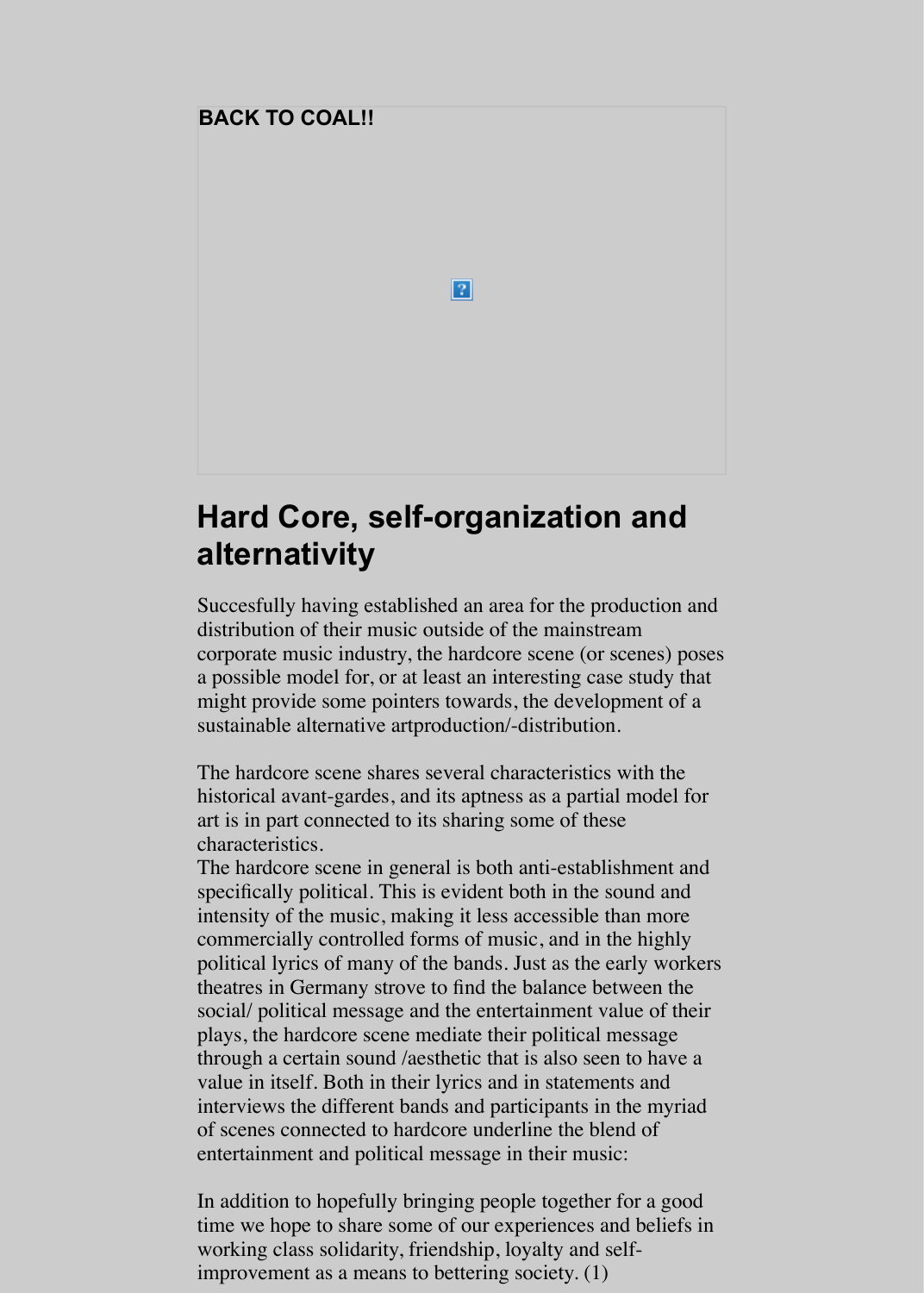Of course, the "good time" and entertainment aspect here is connected to the political message in the same way as the rejection of traditional (bourgois) aesthetics had a political function in the avant-garde movements, with the hardcore sound itself underlining ther content and general energy of the lyrics. However, whereas the strangeness of the avant-garde aesthetics was quickly taken up by the mainstream , the hardcore scene (sound), although it has evolved and has influenced other music styles, has been able to remain alternative and independent of the bigger music scenes (and therefore also of the big corporations).

Contrary to most of the different experiments in alternativity and self sustained systems in the contemporary art scene, the hardcore scene has managed to build up and maintain a functioning alternative scene outside of the more traditionally commercial music business, and has remained in control of thier own output for a substantial number of years now. Of course, the distribution and production of hardcore music is slightly simplified as a model for the production/ distribution of contemporary art, because of the simple fact that the musci industry has such a convenient product to sell, but even so, I believe that it can function as a model in order to point out certain possible solutions for the establishment and maintenance of sustainable alternative structures within the artworld.

The distribution of hardcore music is handled almost exclusively through smaller record labels and distribution companies, most of whom are run largely on an idealist basis\*. Fanzines, record labels of various sizes, concert venues etc. all interconnect and relate to each other forming what Manuel DeLanda describes as a meshwork. The hardcore scene(s) seems to have been able to build up a functioning alternative and self organized market strcture exactly because of its belief in group solutions and interaction and because of the synergic effect of this meshwork situation. This situation seems also to have evolved with, and been further strengthened by the advent of the internet and its possibilities for networking and small scale and special interest based distribution.

Adressing an audience consisting of their peers, with very much the same background and frames of reference as themselves, the bands describe the situation of their audience by describing their own. Naturally this gives the audience a strong sense of shared interest and recognition and helps facilitate a large degree of audience-performer interaction.

The Dropkick Murphys ideas (as quoted above) of sharing their beliefs in "working class solidarity", "selfimprovement" and "bettering society" of course strongly echo the histroical avant-gardes and their hopes of (and belief in)